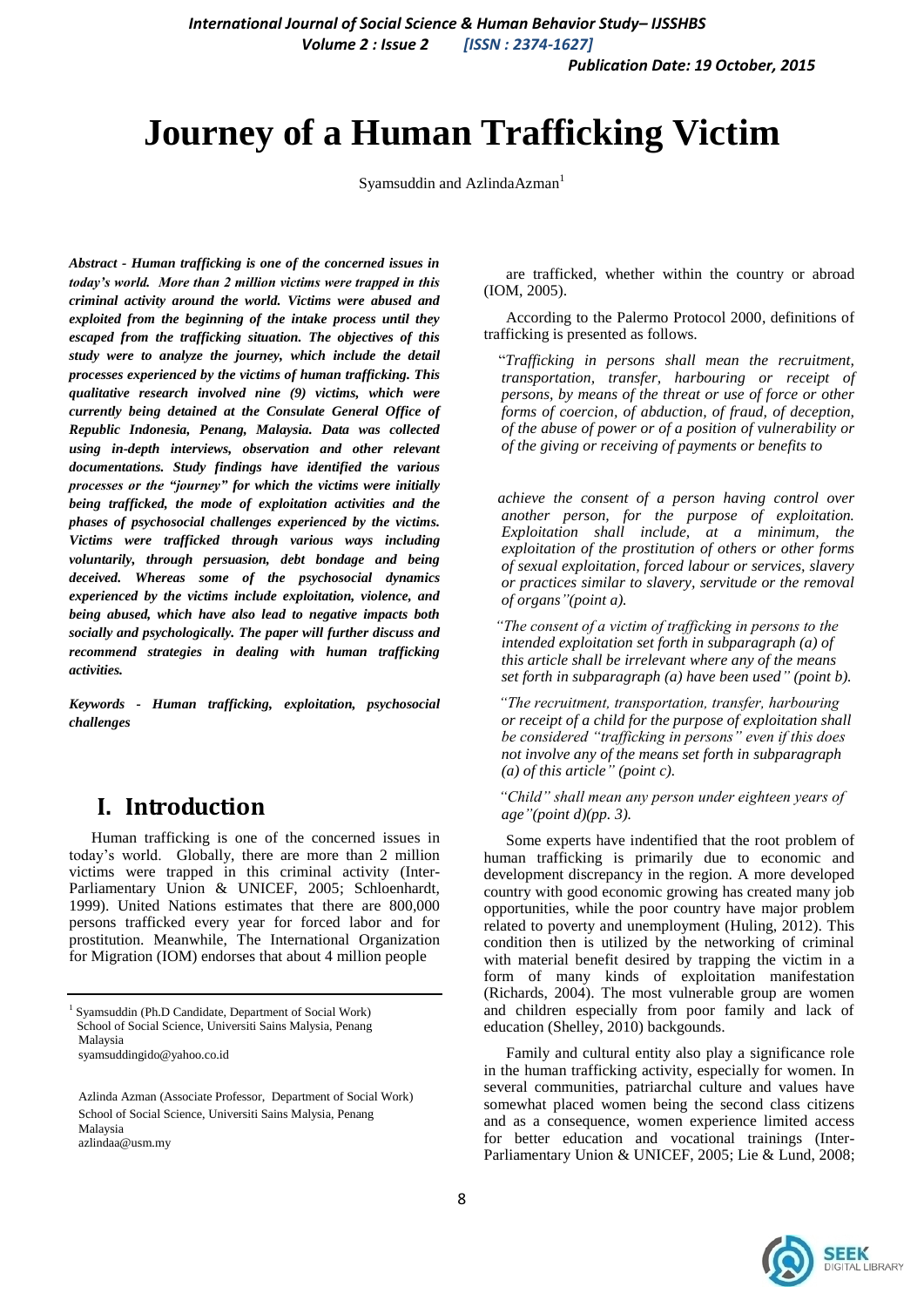(Shelley, 2010). In addition, family problems such as family disorganization, divorce cases, domestic violence has become some of the triggering factors for the more vulnerable women to be easily trapped in the trafficking activities (Syamsuddin & Azman, 2013, 2014).

involved nine (9) victims, which were currently being detained at the Consulate General Office of Republic Indonesia, Penang, Malaysia. Data was collected using indepth interviews, observation, and other relevant documentations.

## **III. Findings**

This study findings have indicated that victims were recruited in three ways namely by voluntarily, by persuasion, and by debt bondage. Victims that was recruited voluntarily because of being in a poor condition and unemployed. They then met with an employment agent and agreed to be send abroad in getting a job. On the other hand, by persuasion, victims were interested to go abroad after getting all promises from employment broker about the good condition of job and salary in other countries, including Malaysia. On debt bondage mode, victim was initially granted a loan by the perpetrator, which later when the victim was unable to pay off his debts, the perpetrators then forced the victim to go to work abroad for paying their debts.

Socioeconomic conditions like poverty, unemployment and family problems too has triggered or pushes women to migrate and find job abroad, by coming to see an agent or someone whom they think have knowledge or experience to help them to go abroad. There were also victims who went abroad after they were promised a good job by the agent or by the broker or friend.

"*A job broker in my village, his name is HD, offer me a job. He then took me to an agent in Sidoarjo, Jawa Timur, Indonesia. The owner of the agent is Mr. AB. HD told to me that in Malaysia I would get good job and high salary. Because of this rpomises, I was so interested, moreover my condition at that time was unstable because my husband just married another women"(Informant LA).*

All of the expenditure of the victim from the original country to destination country is fully covered by the agent. This is the initially process of the weakening of bargaining position of the victim against the agent. Self esteem of victim is low when he faced the agent because they feel that they have a moral duty to serve the agent. The victim thought that the agent had done almost everything to help them to find a job. In terms of transportation process, there were a strong collaboration of the broker and agent in Indonesia and Malaysia. Starting from the victim's hometown, the victims was then transported by bus or car to the destination before they were flew to Medan or Batam, Indonesia, before be sent to Malaysia by either ferry or planes.

*"I set out from my village, in Bima, to Lombok, Nusa Tenggara Barat, Indonesia, then went to Jakarta by* 

### **II. Methodology**

The objectives of this study were to analyze the journey, which include the detail processes experienced by the victims of human trafficking. This qualitative research

*flight and then from Jakarta to Medan, Indonesia by flight also. My next destination is Penang, Malaysia by Ferry. Then, when I arrived at Penang, an agent picked me up. He then took me to a Chinese home. I took a rest for two hours there, and then they brought me to Mr. LW's house. Mr.LW forced me to massage him"(Informan NS).*

Finally, victim arrived in the destination country after passing through the long journey processes and was received by the owner of the agent in Malaysia. Because the agent thought that they had spent so much money to send the victim from her hometown to Malaysia, they felt that it is their rights to be compensated and, thus begin to exploit the victims. Here, the victims begin to experience mistreats, abuses and exploitations. This experience is of course not to the victims' expectations as their ideas was to improve their socioeconomic status with good job and salary like what the agent or broker had promised them before leaving the country. Based on the findings, a total of eight out of nine informants had entered Malaysia legally that is using their valid passport, with 30 days social visa. Due to over stay, many of the victims then becomes undocumented workers due to agent or employers' failure to grant them a new visa or legal work permit. Here, it can be analysed that the victims have been in a complex processes of being deceived and exploited throughout their stay abroad. Without work permit, it is really difficult for the victims to demand from their employer or agent in the court as they have no proof that they have been working for them.

*"All employees under the agent I worked for do not have work permit including me. Agent should issue a permit because we have worked for a year. What for they cut my salary for 6 months if work permit has never been issued. But I think we are treated like that in order to make us powerless. But I think agent had a good relationship with police.Because if there is some problems, Mr. "KV" just go to a police station and all problem will be clear"(Informant MF).* 

In the most weakest condition, the agent then forced the victims to do what the agent want including working as "a door to door cleaner" (Syamsuddin & Azman, 2014). Once again, the victims become powerless to go against the agent as they did not know how to lodge report and to whom to seek help, afraid that the employer or agents' intimidation. As a result, they choose to stay quiet with the expectations that they will get paid eventually. However, most of the time, there are cases where victims are not being paid their salary after they have completed paying for all of their debts. The victims in other words has been

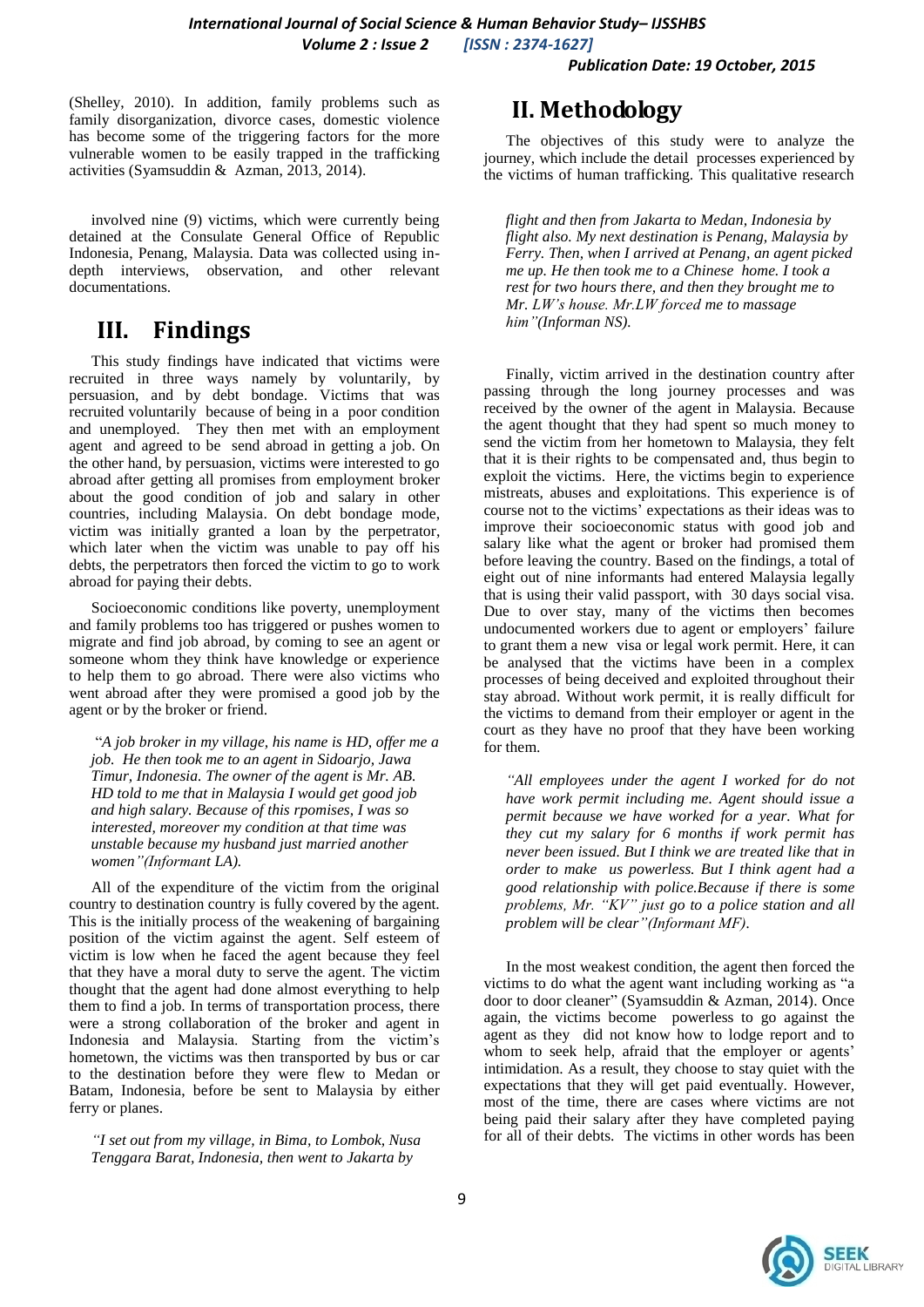### *Publication Date: 19 October, 2015*

deceived by the agent to continue working as all of their salary was kept by the agent.

*"After 6 month, I worked with the agent. I told him that that period of payroll deductions had finished, but he answered that the amount of my salary would be paid after I go back to Indonesia" (Informant M).*

To extend the exploitation activities, employer or agent then made new agreements with the victims and have used reasons that as migrant worker the victims could not go back to their country, unless after the completion of serving 2 year working session. The victims were indirectly been forced to obey the new agreement if they want their salary to be paid off. The victims will then have to serve for two years contract as the first year of their services has all been used to pay off their transportation expenses of coming abroad. Once again, many victims were deceived and continue to be exploited for the second year of their work contract. Finally, due to the overwhelmed challenges, there are victims who choose to escape from the exploitation situations. Several victim had ran away despite of the unpaid salary as they no longer stand with the various physical, emotional and psychological violence like being beaten up, placed in isolation, having insufficient food, being insulted, scolded and other unacceptable treatments. The victims took the opportunity to escape from their agent or employer when they are working in the costumer's house. Several victims have come to the authorized institutions like the Consulate General Republic Indonesia, Penang, Malaysia, as well as the Indonesian Embassy in Kuala Lumpur or to the local police stations to make report in seeking help and further protection.

*"I often was beaten, kicked; even my finger had been clipped by car door. Therefore, I then decided to escape after mopping the customer's backyard"(informan MNR)*

# **IV. Discussion**

According to [Shelley, \(2010\)](../../../USER/AppData/Local/Temp/1%202%203%20translate.doc#_ENREF_18), human trafficking is one of the primary criminal activities, implicating a very systematic, strong and powerful international networking which is difficult to abolished. Most victims come from Asia regions, especially from the more poor countries. Many migrant workers are exploited in many places around the world, such as in the Europe, Middle East, North America and Asia itself. Socioeconomic factors has greatly pushes human trafficking due to prolonged poverty, lack of employment, low income, which have all caused many people, mainly vulnerable women and children to be trafficked including for commercial sexual exploitation, forced marriage and indirectly slavery.

Indonesia is one of the countries facing human trafficking problem. Trafficking in Persons Report United States Department of State (2011) claimed that a number of migrant workers from Indonesia become forced labour and experiencing bonded debt in several developed countries in Asia and Middle such as Malaysia, Saudi Arabia, Kuwait, Syria and Iraq.

[Raymond, Cunha and Dzuhayatin, \(2002\)](../../../USER/AppData/Local/Temp/1%202%203%20translate.doc#_ENREF_17) stated that the migrant workers are often exposed with abuse and violence, which often start from the selection or recruitment, travelling document issuance, in the transit home when waiting for departure, and during the phases of working in the destination country. In addition, [Lynda &](../../../USER/AppData/Local/Temp/1%202%203%20translate.doc#_ENREF_13)  [Celia, \(2006\)](../../../USER/AppData/Local/Temp/1%202%203%20translate.doc#_ENREF_13), the weakness of women often is utilized by agent or its networking by forcing or deceiving. In several cases, there are poor women who were sold for prostitution. After being trapped in the destination country particularly when they are unable to speak in local language, more women are forced to work with heavy workload and long working hour, in a poor and unhygienic condition of living place. In addition they will also experiencing continuous violence, isolation, debt bondage, sexual harassment and abuse, and often time did not get their salary.

Zimmerman, Hossain, Yun, Roche, Morison, and Watts (2006) in their research found that many of human trafficking victim experienced physical injury with symptoms of headache, fatigue, dizziness, pain in the buttocks, and stomach, and a lapse of memory; posttraumatic stress disorder; depression; anxiety; and hostility. Therefore, there is a strong need of intervention that refer to effort to heal or cure for the physical, mental, social and structural disorder or disturbance of the victims [\(Hepworth, Rooney, Rooney, Strom-Gottfried, & Larsen,](../../../USER/AppData/Local/Temp/1%202%203%20translate.doc#_ENREF_9)  [2010;](../../../USER/AppData/Local/Temp/1%202%203%20translate.doc#_ENREF_9) (Hodge, 2008 ; [Mullender, 1996\)](../../../USER/AppData/Local/Temp/1%202%203%20translate.doc#_ENREF_12).

# **V. Conclusion and Recommendation**

In summary, the journey of trafficked victims began from the initial process of recruitment until the victims' successful escape from the challenging situations such as being mistreated, abused and exploited violently. All of the experiences faced by the victims have caused them to inherit various forms of psychosocial disorders and economic difficulties. Thus, it is crucial for the Indonesian government and government of the receiving countries to work very closely in order to reduce the activities of human trafficking.

It is also indeed imperative for any countries dealing with victims of human trafficking to provide the relevant intervention that aims to restore the victims' social functioning. Thus, a more holistic intervention which refers to efforts to heal or cure for the physical, mental, social and structural disorder or disturbance of the victims are strongly recommended. In addition, assisting the victims in terms of economy empowerment is also critical in order for the victims to experience better social functioning. Overall, the type of interventions for the trafficked victims may include all aspects that cover their social protection issues, healing, advocating, reintegration as well as empowerment.